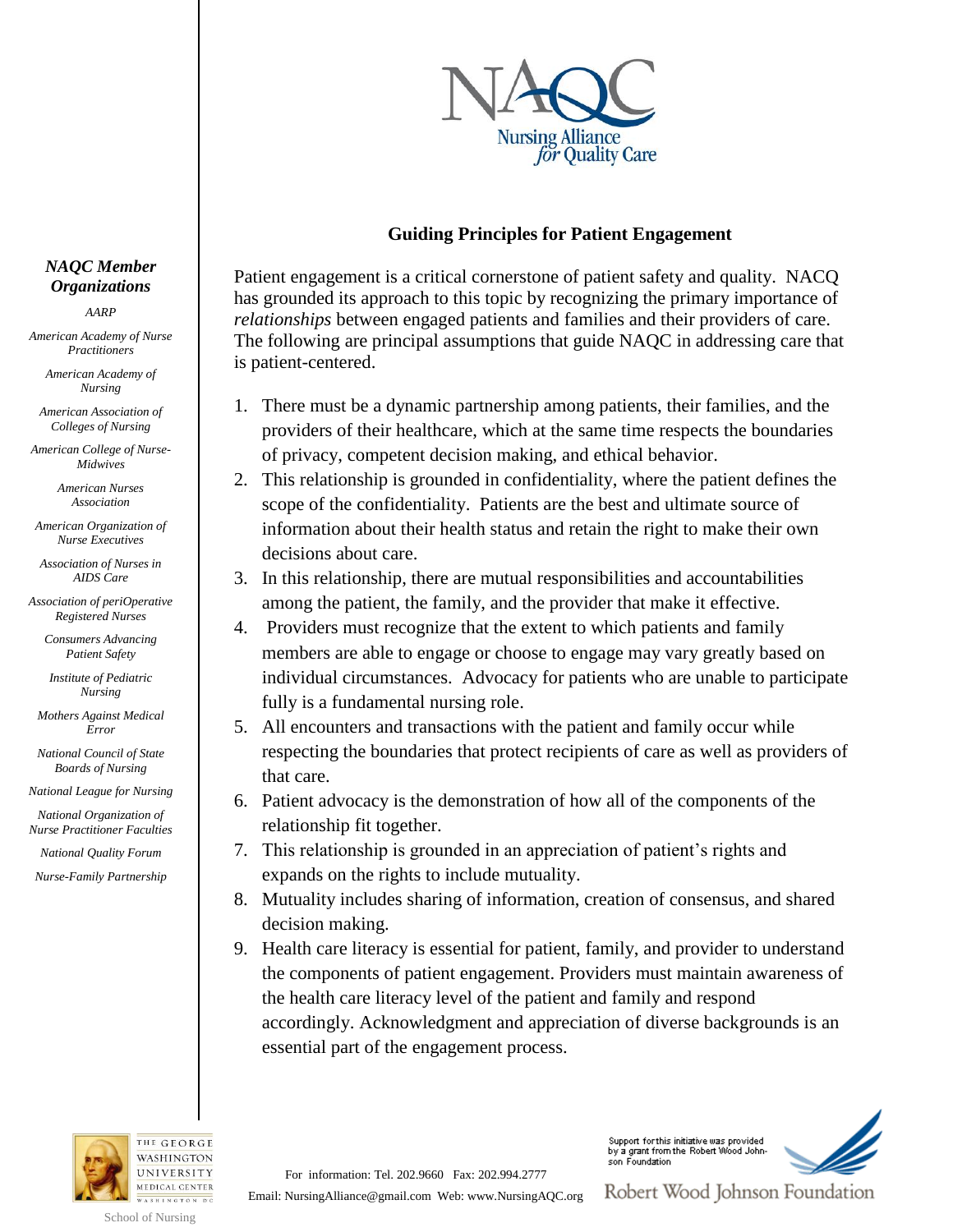There is a lack of consensus in the literature for terms used in discussing patient engagement. The NAQC has chosen to use the following definitions of terms.

# **Definitions:**

*PATIENT-CENTERED CARE* - Honors the whole person and family, respects individual values and choices, and ensures continuity of care. When care is patient-centered, patients will say, "they gave me exactly the help I want (and need) exactly when I want (and need) it." (Adapted from RWJF Aligning Forces for Quality, Transforming Care at the Bedside).

*ENGAGEMENT* – "Actions individuals must take to obtain the greatest benefit from the health care services available to them." (Center for Advancing Health, 2010, p. 2).

*ENGAGEMENT BEHAVIOR FRAMEWORK (EBF) -* EBF provides a model with ten measurable expectations for an individual's behavior. These behaviors facilitate people seeking and utilizing safe care. They also guide an orientation toward patient-centeredness. (Gruman, Holmes-Rovner, French, Feffress, Sofaer, Shaller, & Prager, 2010).

- 1. Find safe, decent care
- 2. Communicate with health care professionals
- 3. Organize health care
- 4. Pay for health care
- 5. Make good treatment decisions
- 6. Participate in treatment
- 7. Promote health
- 8. Get preventive health care
- 9. Plan for the end of life
- 10. Seek health knowledge

*PATIENT ACTIVATION* – "Individual's knowledge, skill, and confidence for managing his/her own health and health care." (Hibbard, J.H. and Mahoney, E., 2010, p.377).

*PATIENT ACTIVATION MEASURE (PAM)* - A valid and highly reliable scale that reflects a developmental model of activation. In this model, there are four stages that a patient must take to be activated in their care. (Hibbard, Stockard, Mahoney, & Tusler, 2004).

- 1. Believing the patient role is important
- 2. Having the confidence, knowledge, and other resources necessary to take action
- 3. Actually taking action to maintain and improve one's health
- 4. Staying the course even under stress

# *PATIENT BILL OF RIGHTS*

This phrase is commonly understood by health care professionals and many consumers, but exists in many variations, so it may be problematic to reference. The American Hospital Association first published a Patient Bill of Rights in the 1970's - it has since been updated to the "Patient Care Partnership" brochure (http://www.aha.org/advocacy-issues/communicatingpts/pt-carepartnership.shtml). Multiple versions have been considered by the U.S. Congress. The U.S. Advisory Commission on Consumer Protection and Quality published a version in 1998 which is often referenced. The 2010 Affordable Care Act provided a new version which focused on rights to treatment unencumbered by "egregious practices of the insurance industry".